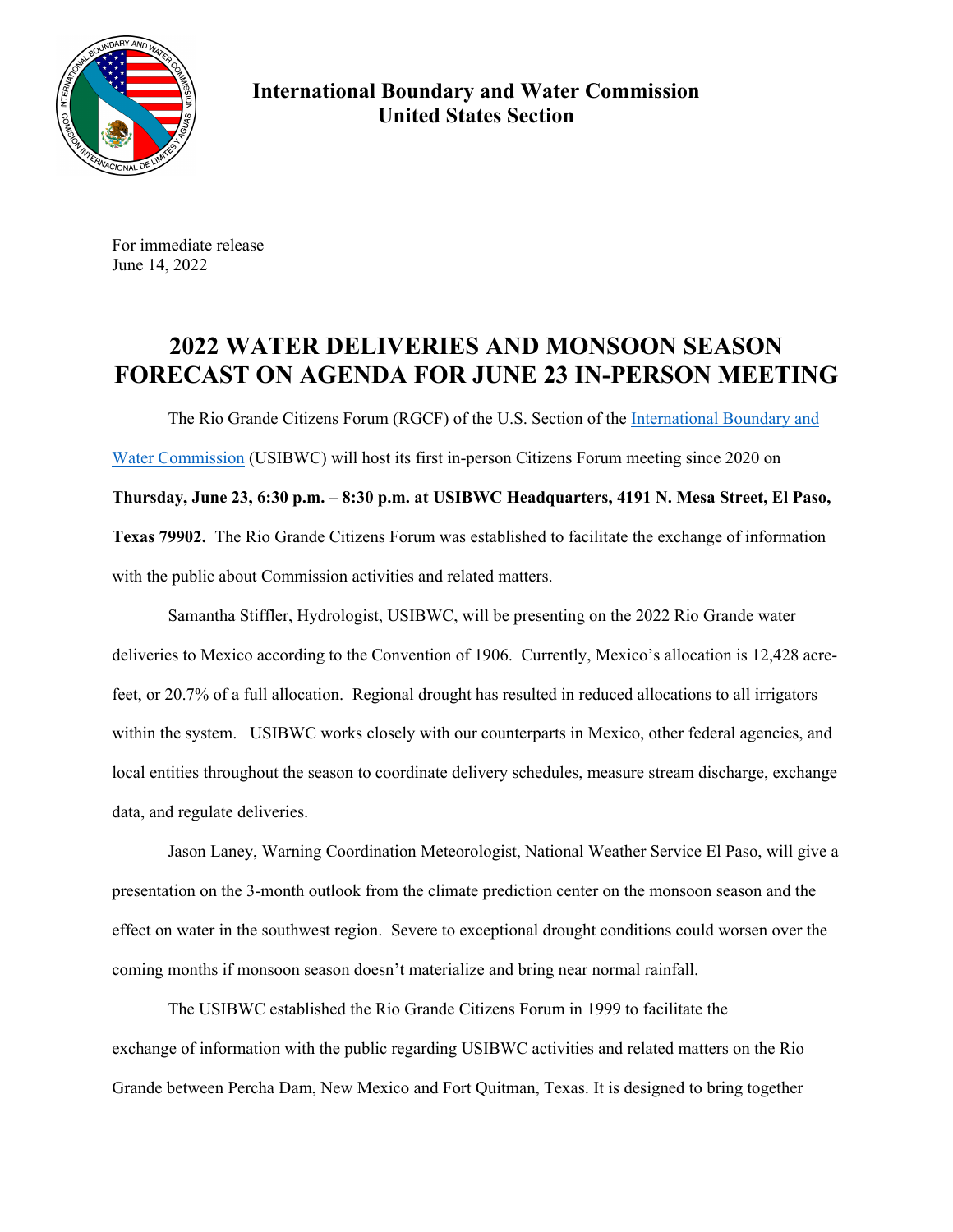community members, enabling the early and continued two-way flow of information, concerns, values, and needs between USIBWC and the public, environmentalists, irrigation districts, municipalities, and others interested in the river.

 Members of the public who would like more information about the meeting may contact the Public Affairs Office at 915-494-6027 or lori.kuczmanski@ibwc.gov.

Lori Kuczmanski (915) 494-6027 Lori.kuczmanski@ibwc.gov